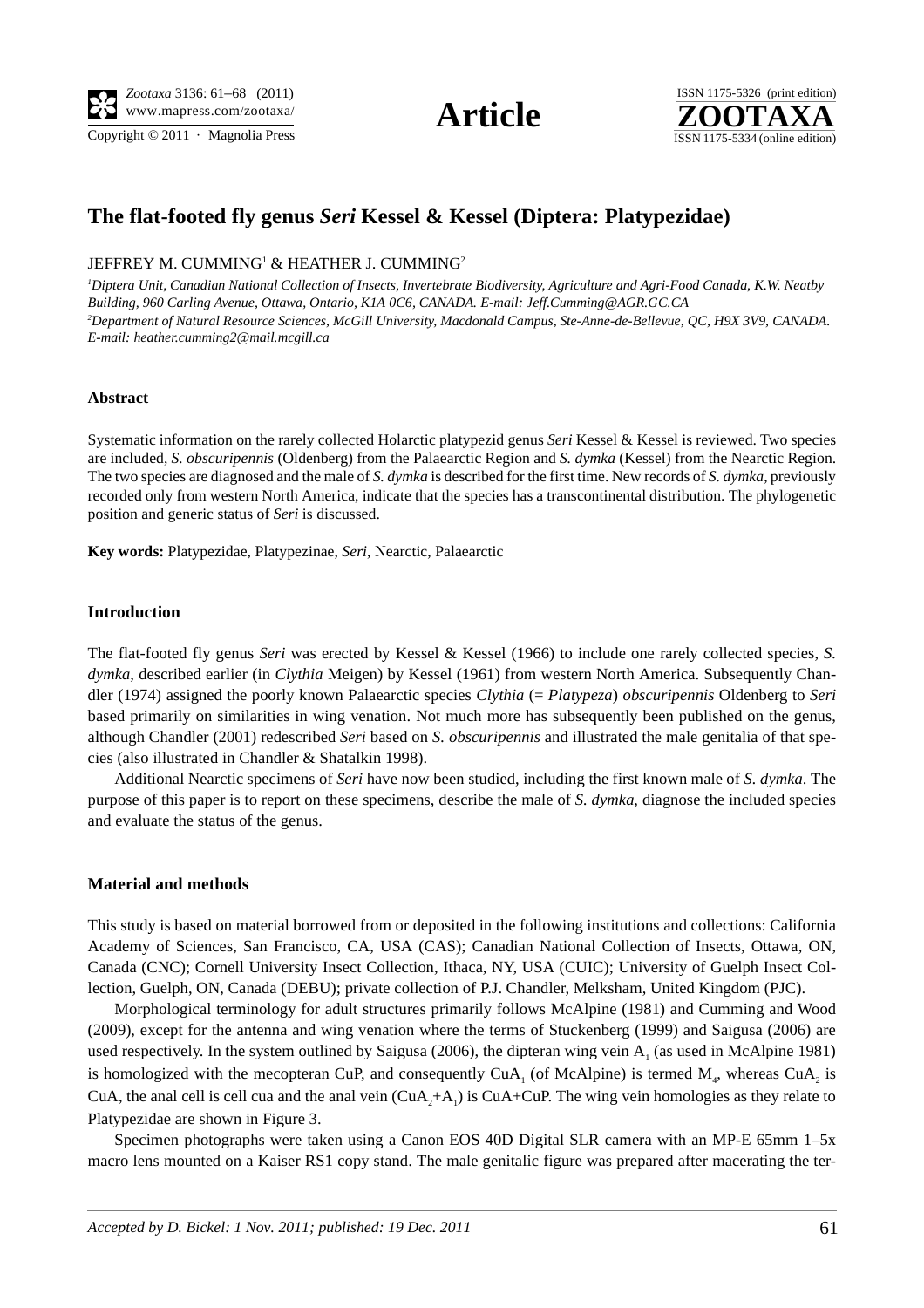minalia in 85% lactic acid heated in a microwave oven, and tracing the genitalia in glycerine using a camera lucida attached to a compound microscope. The genitalic figure is oriented with the anatomically dorsal parts directed towards the top of the page and the anatomically ventral parts directed towards the bottom of the page, following the platypezid figures in Sinclair and Cumming (2006, figs. 355–357).

#### **Systematics**

#### **Genus** *Seri* **Kessel & Kessel**

*Seri* Kessel & Kessel, 1966: 98. Type species: *Clythia dymka* Kessel 1961 [Nearctic], by original designation.

#### **Included species.** *Seri* currently includes *S. dymka* (Kessel) and *S. obscuripennis* (Oldenberg).

**Diagnosis.** *Seri* is distinguished from other platypezid genera by the following combination of characters: relatively small flies 3–4 mm in length with body (Figs. 1, 2) uniformly colored grey to black (male darker than female), without abdominal markings in female; head with parafacial bare, frons bearing long frontal setae in male (short setae in female); antenna with scape bare, pedicel with circle of preapical setae extended less than half length of postpedicel, postpedicel small and ovate, arista apical; thorax lacking acrostichal setae, with 3 notopleural setae; wing (Fig. 3) tinted brown in male and lighter greyish brown in female, covered with conspicuous microtrichia, crossvein dm-m less than or subequal to its own length from wing margin, vein  $M_{1+2}$  branched with furcation nearer to crossvein dm-m than to wing margin, cell cua about equal in length to apical section of anal vein (CuA+CuP); legs with mid tibia bearing one apical spur (lacking anteroventral spur); female hind tarsus with soles on anteroventral surface of tarsomeres 3 and 4, tarsomeres 1–3 broad, tarsomere 2 distinctly narrowed ventrally, tarsomere 3 longest; female abdomen with terminalia short, mostly retracted into segment 7, sternite 7 with one or two pairs of strong erect setae; hypopygium of male (Fig. 4) with epandrium terminating in short blunt surstylus, hypandrium with paired elongate ventrally curved apical processes, phallapodeme keel-like, postgonite absent, phallus slender and elongate, sperm pump large and sclerotized with small ejaculatory apodeme.

**Distribution.** The genus is known from the Palaearctic (*S. obscuripennis*) and Nearctic (*S. dymka*) Regions.

**Remarks.** Adult specimens of *Seri* are most easily recognized by their tinted wings, which are conspicuously covered with microtrichia unlike many other platypezids that have clear glassier wings. The venation is also distinctive in that the furcation of  $M_{1+2}$  is nearer to crossvein dm-m than to the wing margin, rather than the more common condition of having the furcation nearer to the wing margin.

According to Chandler (2001) *Seri* is most similar to the monotypic Palaearctic genus *Bolopus* Enderlein and is also similar to the small Holarctic/Oriental genus *Polyporivora* Kessel & Maggioncalda. Unlike most other genera in the Platypezinae the mid tibia of these three genera ends in a single posteroventral spur, with the anteroventral spur being extremely reduced or absent. The antennal scape and parafacial are also bare in these three genera, and the male genitalia includes a large sclerotized sperm pump. Unlike *Polyporivora* however, *Bolopus* and *Seri* both have the wing covered with conspicuous microtrichia, the furcation of  $M_{1+2}$  nearer to crossvein dm-m than to the wing margin, and females that lack a pattern of abdominal markings. *Bolopus* differs from *Seri* in that crossvein dm-m is more than 1.5X its length from the wing margin and the antenna has a circle of much longer preapical setae on the pedicel and a subdorsal rather than apical arista. In addition, the male genitalia of *Bolopus* have a larger pointed surstylus, a shorter hypandrial process and a short straighter phallus.

Kessel and Kessel (1966) and Chandler (1974) both commented, respectively, on how rarely *S. dymka* and *S. obscuripennis* appear to be collected, suggesting that each species may be overlooked by specialists because when resting they tend to resemble small muscid flies. However, with increased use of passive trapping techniques such as Malaise traps and pan traps during the last 40 years, many more specimens of *Seri* would be expected in collections if these flies were more common.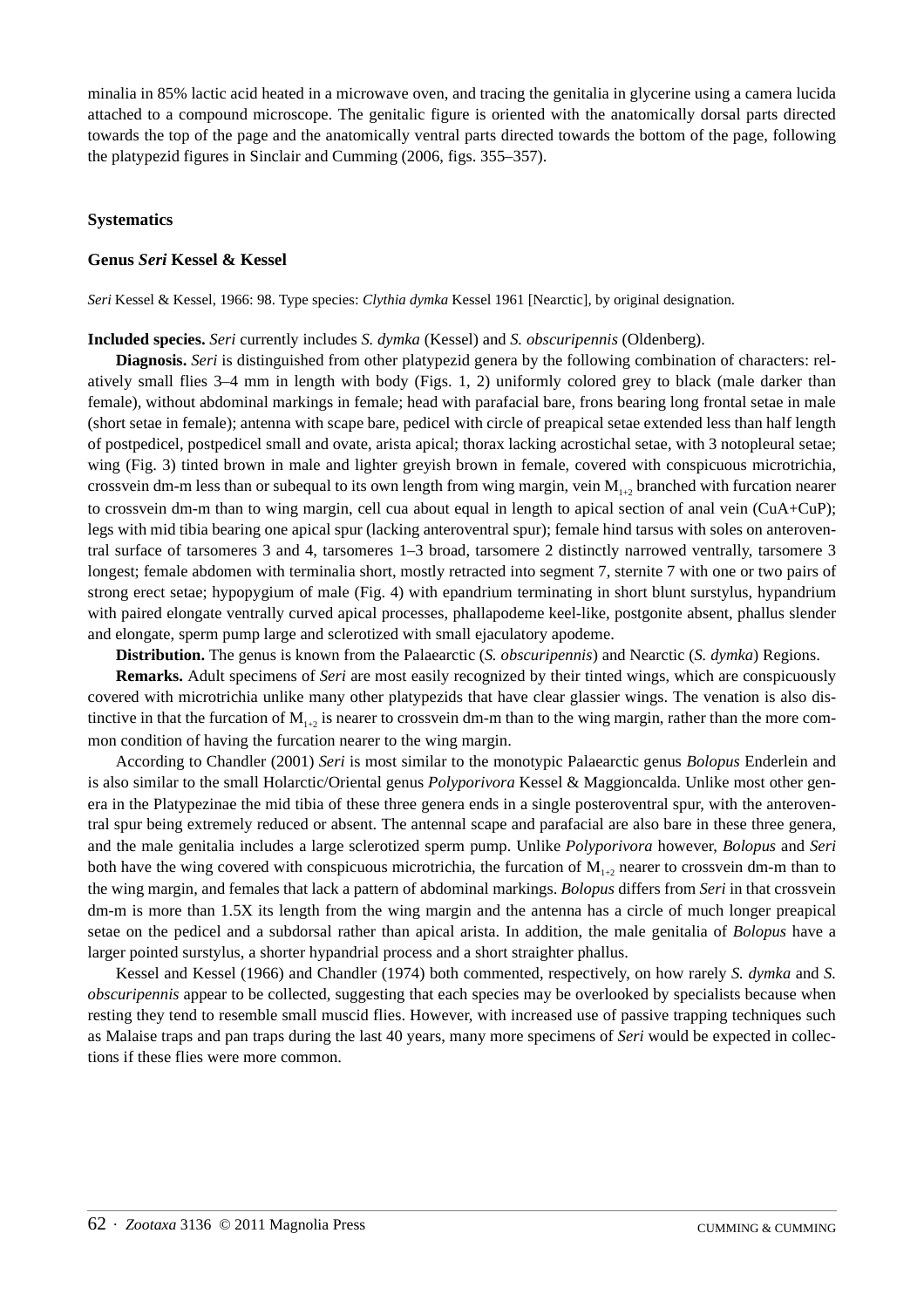# *Seri dymka* **(Kessel)**

(Figs. 1–5)

*Clythia dymka* Kessel, 1961: 191 (female). *Platypeza dymka* (Kessel): Kessel, 1965: 549. *Seri dymka* (Kessel): Kessel & Kessel, 1966: 99.





**FIGURES 1–3.** Habitus photographs and wing of *Seri dymka* Kessel. **1.** female, lateral view. **2.** male, lateral view. **3.** wing of female (after Kessel 1987). Abbreviations: CuA+CuP—anterior + posterior branch of cubital vein, dm-m—discal medial crossvein,  $M_1$  —1<sup>st</sup> medial vein,  $M_2$  —2<sup>nd</sup> medial vein,  $M_4$  —4<sup>th</sup> medial vein,  $R_1$  —1<sup>st</sup> radial vein,  $R_{2+3}$  —2<sup>nd</sup> + 3<sup>rd</sup> radial vein,  $R_{4+5}$  —4<sup>th</sup>  $+ 5<sup>th</sup>$  radial vein, Sc—subcostal vein. Scale in mm.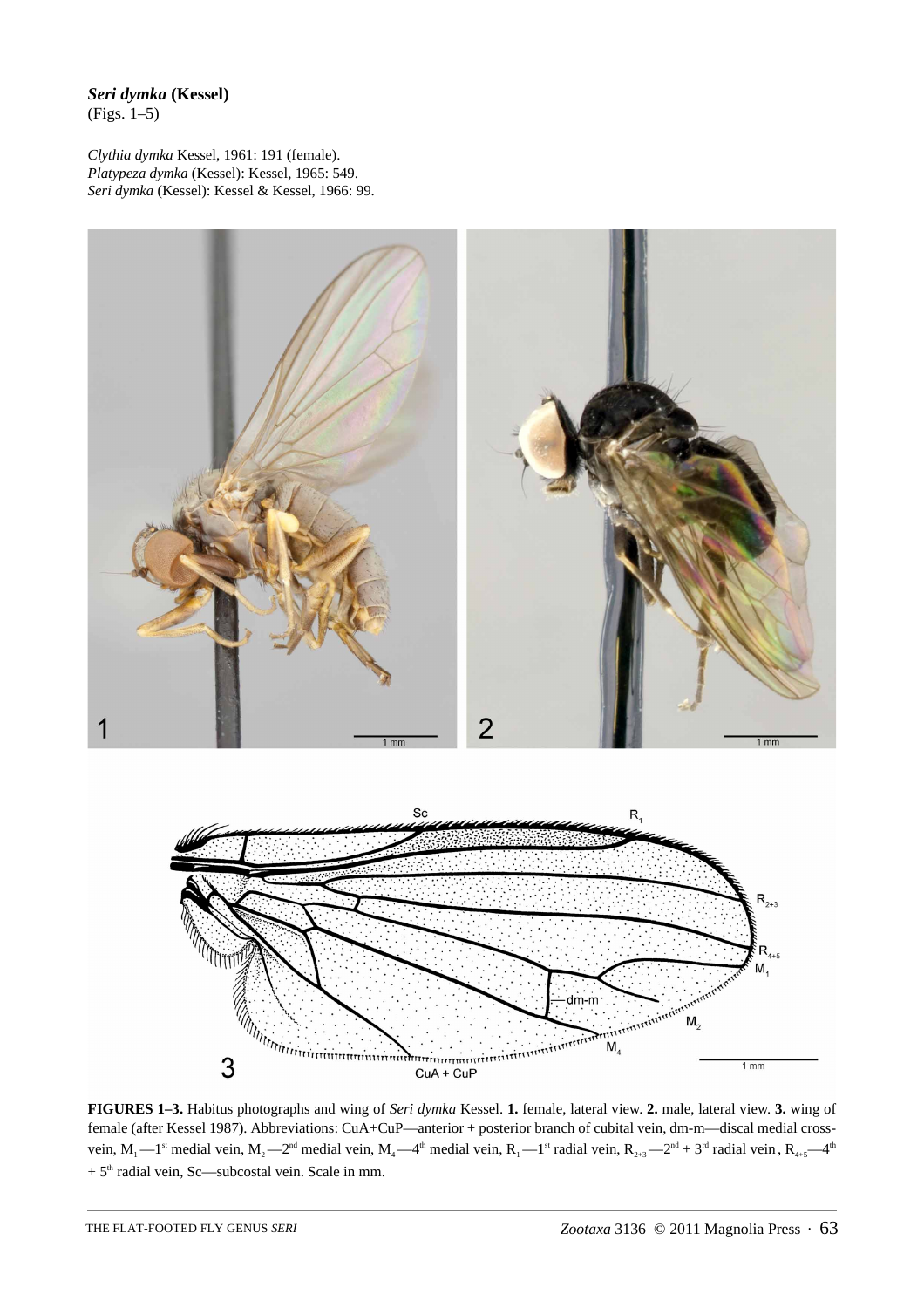**Diagnosis.** Body color (Figs. 1, 2) grey in female with slight bluish hue in some specimens (without bluish hue in female *S. obscuripennis*), legs yellowish brown with tarsi more yellow (legs slightly darker in *S. obscuripennis*), male black with darker legs than female; wing of female (Fig. 3) with M<sub>2</sub> longer than apical section of  $M_{1+2}$  (length of M2 slightly shorter in female *S. obscuripennis*); hind tarsomere 2 of female with one long anterior seta at apex; male genitalia with phallus projected only slightly beyond hypandrium (Fig. 4).



**FIGURE 4.** Male genitalia of *Seri dymka* (Kessel), left lateral view. Abbreviations: cerc—cercus, epand—epandrium, ej apod—ejaculatory apodeme, hypd—hypandrium, hypd lb—hypandrial lobe, hyprct—hypoproct, phapod—phallapodeme, ph—phallus, spm sac—sperm sac, sur—surstylus. Scale in mm.

**Description (male).** Body length 3.0 mm. Body (Fig. 2) black except reddish brown eyes; antenna dark brown to black; scutum and scutellum with bluish reflections; legs dark brown with paler tibial bases and tarsi; wing tinted brown with cell sc darker. Head with setae of occiput extended on to and covering gena; frons with 7 pairs of frontal setae; ocellar tubercle with 5 pairs of ocellar setae; antenna with postpedicel bearing long apical and ventral microtrichia, lacking seta on dorsal margin. Thorax with 3 postpronotal setae, patch of posthumeral and presutural intra-alar setae, pluriserial row of postsutural intra-alar setae, row of uniserial dorsocentral setae becoming longer posteriorly, 1 supra-alar seta, 2 strong postalar setae, 2 scutellar setae on each side. Wing venation similar to female but with M<sub>2</sub> shorter than apical section of  $M_{1+2}$ . Hind tarsus expanded and laterally compressed, tarsomeres 1–3 broadest, tarsomeres 1 and 2 subequal in length, tarsomere 3 narrower and longer. Abdominal segments narrowed gradually towards apex with scattered setae on tergites (longest laterally); tergite 6 with row of erect setae on apical margin. Hypopygium (Fig. 4) dark brown to black with long setae on epandrium and hypandrium, surstylus with short stout setae on inner surface, hypandrium incised medioapically, phallus slender and projected slightly beyond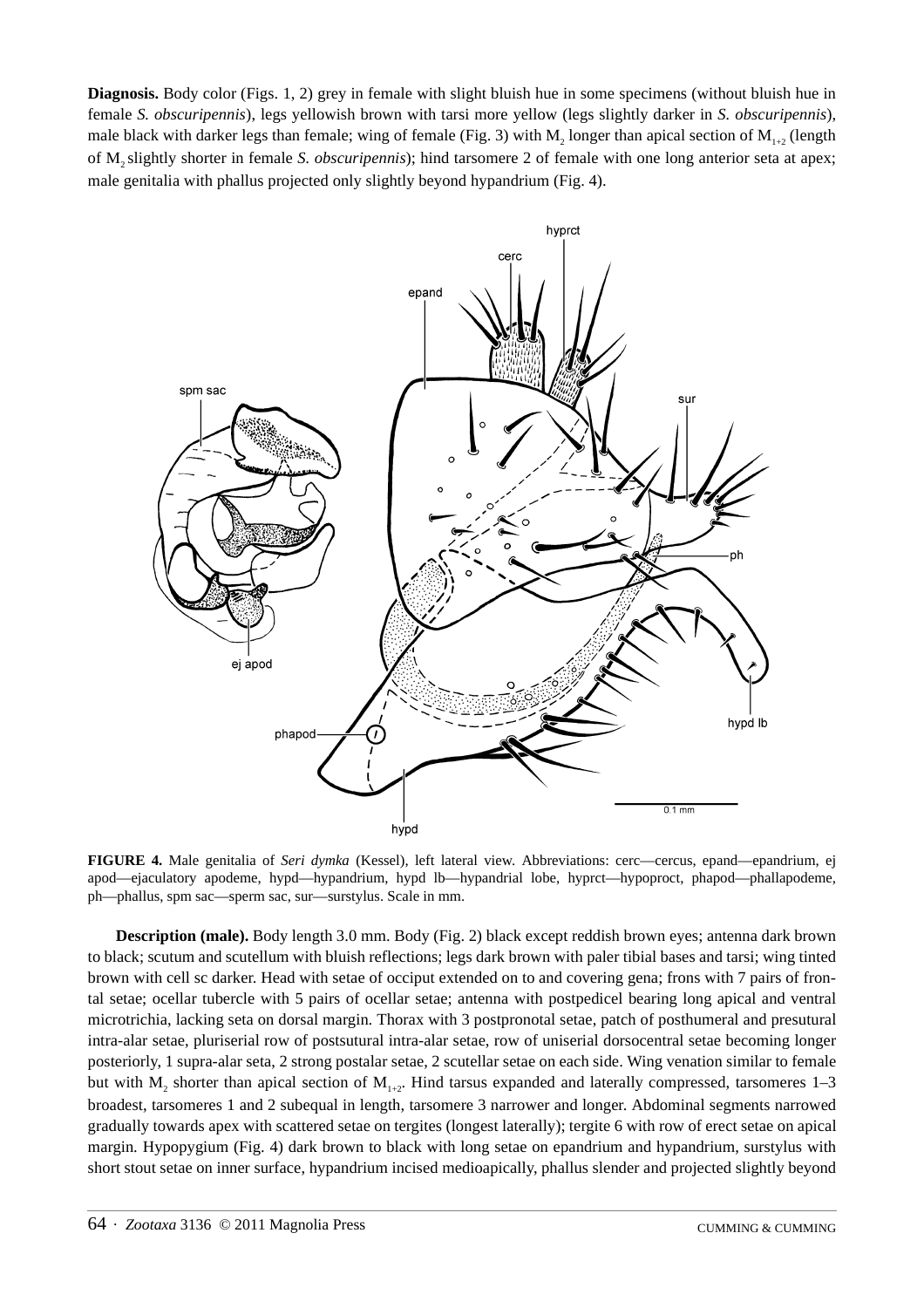hypandrium, sclerotized sperm pump large and multichambered with small ejaculatory apodeme, cercus and hypoproct fleshy and thinly sclerotized.



**FIGURE 5.** Known distribution of *Seri dymka* (Kessel). New records indicated with stars.

**Known material.** This species has been rarely, but widely, collected in North America (Fig. 5). Specimens deposited in CAS were not examined. Label information for CAS specimens was taken from Kessel and Kessel (1966) and all CAS specimens were collected by them. Specimens have been collected from the following locali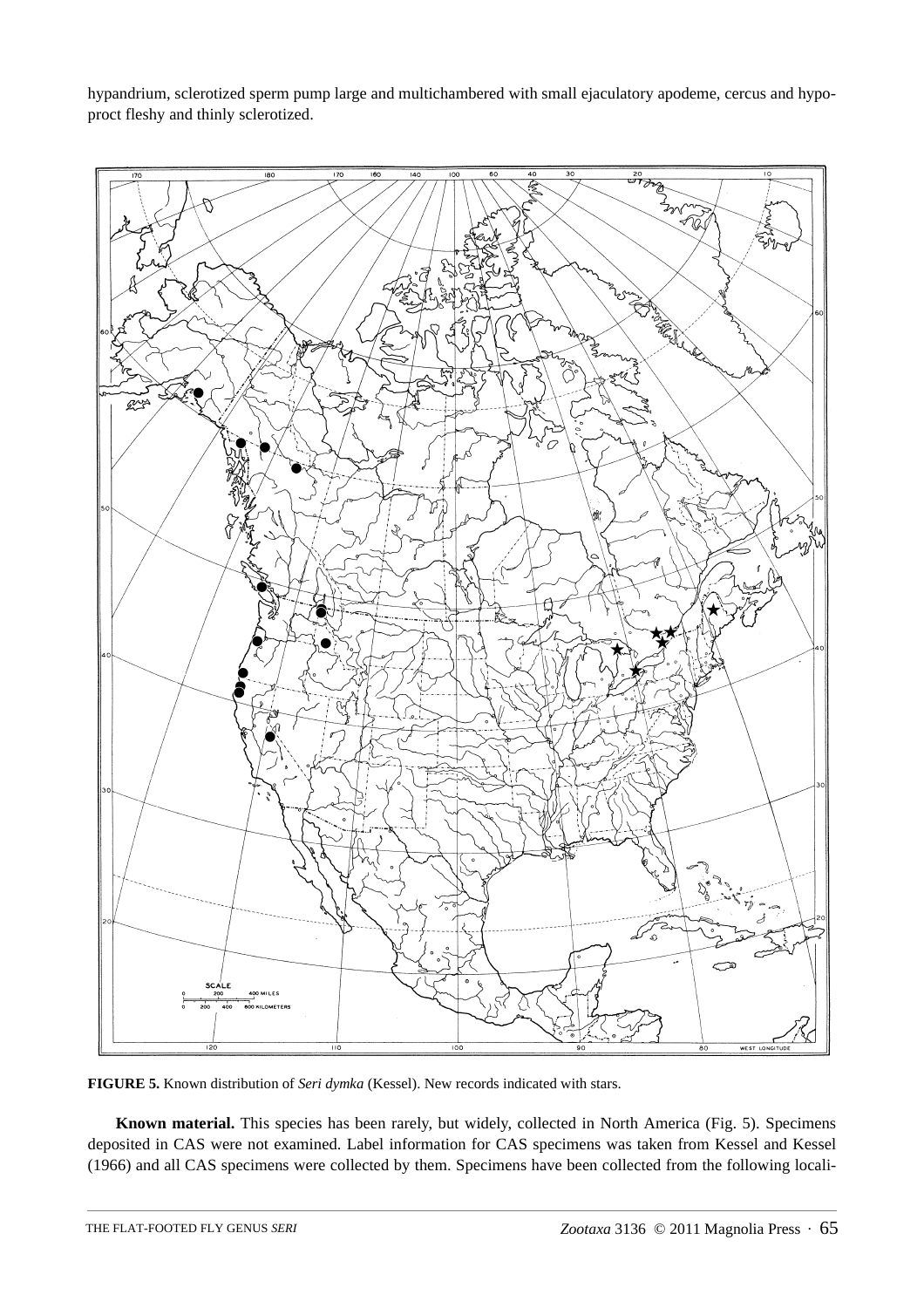ties: **CANADA: British Columbia:** Stamp Falls, Vancouver Island, 13.X.1961, E.L. Kessel (2♀♀, CAS, CNC); Liard Hot Springs, Mile Post 496, Alaskan Highway, 2.IX.1957 (paratype  $\varphi$ , CAS) and 8.VIII.1959 (1 $\varphi$ , CAS). **Ontario:** Ottawa, swept over bare path in Acer wood, 18.IX.1989, J.R. Vockeroth (1♀, CNC) and 1.X.1989, J.R. Vockeroth (1♀, CNC); Ottawa, lower Beachwood Cemetery Acer wood, aerial sweep, 23.IX.1993, J.R. Vockeroth (1♀, CNC); Renfrew, Shaw Forest, ex. old maple forest, 27.VIII.1994, P.J. Chandler (1♀, PJC); Lanark Co., Murphy's Point Provincial Park,  $44^{\circ}46.05^{\circ}N$  76°16.31'W, ex. hardwood forest, 9.X.2010, J.M. Cumming (1 $\beta$ , CNC); Bruce Co., Dunks Bay, 45°14.98N 81°38.45W, malaise, 10–22.IX.1996, debu 00075053, S.A. Marshall (1♀, DEBU); Hamilton-Wentworth Co., Dundas Valley, Sherman Falls, ex. deciduous woodland, 12.IX.1994, P.J. Chandler (1♀, PJC). **Yukon Territory:** Alaska Highway and Morley River, 24.VII.1962 (1♀, CAS). **USA: Alaska:** <sup>9</sup> miles E of Valdez,  $11-12$ .VII.1962,  $(4\sqrt{2}, \text{CAS})$ ; Mosquito Lake, 27 mi N of Haines, 12.VIII.1959 (1 $\sqrt{2}$ , CAS) and 16.VII.1962 (1♀, CAS). **California:** Prairie Creek State Park, Humbolt Co., 4.XI.1960 (holotype ♀, paratype ♀, CAS); Yosemite Valley, Mariposa Co., 22.X.1960 (paratype ♀, CAS); Grizzly Creek Redwoods State Park, Humboldt Co., 21.X.1961 (1♀, CAS). **Idaho:** Reeder Bay, Bonner Co., 3.IX.1962 (1♀, CAS); Indian Creek State Park, 11 mi N of Coolin, Bonner Co., 3.IX.1962 (1♀, CAS); 3 mi W of Lowell, Idaho Co., 30.VIII.1962 (1♀, CAS). **Maine:** Mount Katahdin, Chimney Pd. trail, 25–3000', 2.VII.1958, H.C. Huckett (1♀, CUIC). **Oregon:** Van Duzer Corridor, Tillamook Co., 13.IV.1963 (1♀, CAS); Loeb State Park, Curry Co., 23.IV.1962 (1♀, CAS).

**Distribution.** This species appears to be widely distributed in temperate forests of western North America and in northern hardwood forests of eastern North America (Fig. 5). Although it is possible that the eastern and western records represent disjunct populations of *S. dymka*, it seems more probable that this species has a transcontinental distribution and because of its rarity has yet to be collected in intervening forested areas.

**Remarks.** Chandler (1974) indicated that M<sub>2</sub> is longer in the wing of *S. dymka* than in *S. obscuripennis* when compared with the length of the preceeding section of  $M_{1+2}$ , but this feature is apparently only diagnostic for females of each species.

A comparison of male specimens from western and eastern North America is not currently possible, because males have not yet been collected in the west and only a single male is currently known from the east. Although future comparison with western males may reveal that the eastern Nearctic specimens of *Seri* represent a new species, no appreciable differences have been found between female specimens from eastern and western North America.

### *Seri obscuripennis* **(Oldenberg)**

*Clythia obscuripennis* Oldenberg, 1916: 123 (male and female). *Platypeza obscuripennis* (Oldenberg): Chandler, 1974: 22. *Seri obscuripennis* (Oldenberg): Chandler, 1974: 22.

**Diagnosis.** Body color grey in female without bluish hue, legs greyish brown with tarsi more yellowish brown, male black with darker legs than female; wing of female with  $M_2$  equal to apical section of  $M_{1+2}$  (see Chandler 1974, fig. 22); hind tarsomere 2 of female with two long anterior setae at apex (see Chandler 2001, fig. 277); male genitalia with phallus projected well beyond hypandrium (see Chandler & Shatalkin 1998, fig. 29; Chandler 2001, fig. 278).

Larva and puparium described by Chandler (2001) and Rotheray et al. (2004): larva cylindrical, slightly dorsoventrally flattened, lateral and dorsal processes of body segments inconspicuous and hair-like, anal segment with small pair of caudal wart-like protuberances; puparium with dehiscence lines of operculum along lateral margins of segments 2–4 and posteriorly along basal two thirds of tergite 5.

**Distribution.** Although rarely collected, this species is widespread in the Palaearctic Region having been recorded from Europe (Britain, Norway, Sweden, Finland, Netherlands, Poland, Czech Republic, Switzerland, Austria, Hungary, Romania, Central Russia) and the Russian Far East (Amur Region) (Chandler 1991, 2001). Shatalkin (1985) indicated that *S. obscuripennis* was more commonly collected in the Amur Region than in Central Russia. Ševčík (2001) and Webb (2004) were also able to obtain series of adult specimens by rearing larvae from *Polyporus* fungi in the Czech Republic and Britain, respectively.

**Remarks.** Despite lack of males, Chandler (1974) considered it best to maintain *S. obscuripennis* and *S. dymka* as separate species, because closely related Palaearctic and Nearctic platypezid taxa have generally been found to be specifically distinct. Comparison of the different phallus lengths in both species now supports Chandler's deci-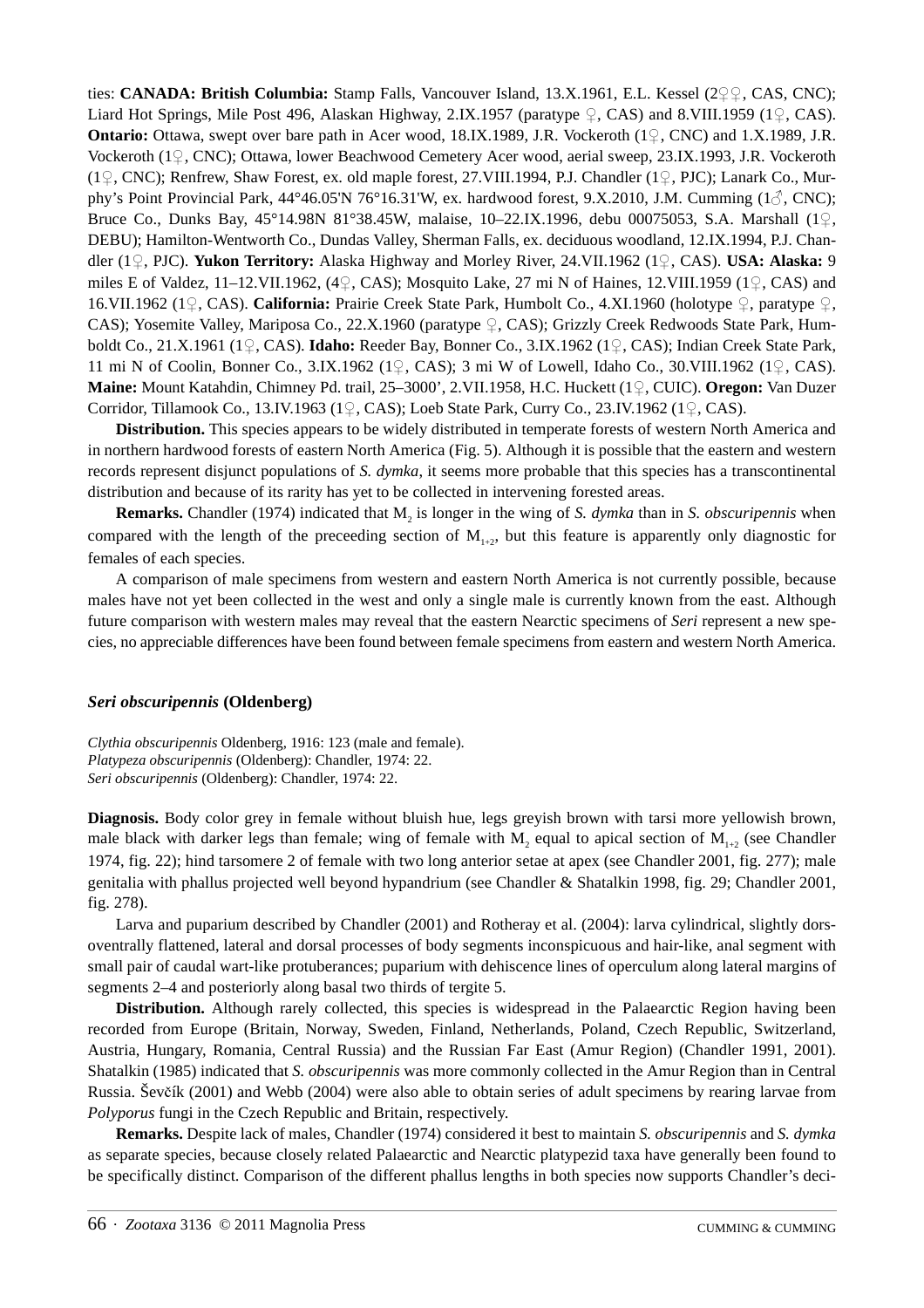sion. Chandler (2001, fig. 277) also illustrated the female hind tarsus of *S. obscuripennis* with two long anterior setae at the apex of tarsomere 2, whereas females of *S. dymka* consistently have only one long anterior seta. This may be an additional diagnostic feature that distinguishes females of the two species.

Vaňhara (1986) recorded a single adult of *S. obscuripennis* from a light trap set in a hardwood forest in the Czech Republic. Ševčík (2001) and Webb (2004) reared larvae *S. obscuripennis* from tough textured *Polyporus* fungi species, namely *P. durus* (= *P. badius*) and *P. varius*. The host association with the softer textured *Polyporus squamosus* fungus suggested by Chandler (2001) appears to have been incorrect (Webb 2004).

#### **Discussion**

*Seri* appears related to the Holarctic/Oriental genus *Polyporivora* and the Palaearctic genus *Bolopus* on the basis of a bare scape and parafacial, extreme reduction or loss of the anteroventral mid tibial spur, and a similar larva (not known for *S. dymka*) that is cylindrical in form with reduced (except for a median anal pair) marginal processes (Chandler 2001). In addition, all three genera share an enlarged sclerotized sperm pump of the male genitalia. As stated by Chandler (2001) the lineage appears adapted to feeding on polypore fungi, which is probably facilitated by the smooth cylindrical shape of the larva (Rotheray et al. 2004). The three genera may also be related to the Chilean species *Platypeza brunnescens* Collin. According to Chandler (2001, 2010) this species, which resembles *Seri* in many respects (e.g. wing venation), retains two mid tibial spurs and probably represents a new undescribed genus near the base of this lineage.

*Polyporivora* is distinct from both *Seri* and *Bolopus* in terms of several apomorphic features including in the venation, male genitalia, female terminalia, and on the larva, whereas *Seri* and *Bolopus* appear to share the plesiomorphic condition in these features (Chandler 2001). Therefore although appearing similar, *Seri* and *Bolopus* together probably do not form a monophyletic group. As a result synonymyzing *Seri* with *Bolopus* does not seem feasible based on current evidence. In addition, *Bolopus* and *Seri* are quite distinct in terms of their antennae, male frontal setae and additional features of the male genitalia (i.e. shape of the surstylus and phallus, as well as length of the hypandrial process).

Additional sampling for Nearctic specimens of *Seri* is needed to obtain males from western localities. Comparison of eastern and western male specimens will assist in determining whether eastern and western populations represent distinct species. Increased sampling effort should also provide specimens that are appropriate for future studies employing molecular techniques. Unfortunately only one of the specimens reported on in this paper (i.e. the unique male of *S. dymka*) was collected in the last 15 years. Sequence data extracted from more recently collected specimens of *Seri* should also help determine species status in these rarely collected flies.

#### **Acknowledgements**

We thank Steve Marshall (DEBU) and Rick Hoebeke (CUIC) for the loan of specimens. Alan Fleming (CNC) kindly took the photographs of *Seri dymka*. Scott Brooks (CNC) prepared the distribution map and labelled the plates. He and Brad Sinclair (CNC), as well as Terry Wheeler (Department of Natural Resource Sciences, McGill University) made helpful comments on the manuscript. Peter Chandler (Melksham, United Kingdom) is acknowledged for providing valuable information on *Seri*. The second author was supported by a Natural Sciences and Engineering Research Council of Canada Discovery Grant to Terry Wheeler.

#### **References**

Chandler, P.J. (1974) Additions and corrections to the British list of Platypezidae (Diptera), incorporating a revision of the Palaearctic species of *Callomyia* Meigen. *Proceedings and Transactions of the British Entomological Society*, 7, 1–32.

Chandler, P.J. (1991) Platypezidae. *In*: Soos, A. & Papp, L. (Eds.), *Catalogue of Palaearctic Diptera, Volume 7, Dolichopodidae*–*Platypezidae*. Elsevier Science Publishing, pp. 205–217.

Chandler, P.J. (2001) The flat-footed flies (Diptera: Opetiidae and Platypezidae) of Europe. *Fauna Entomologica Scandinavica*, 36, 1–276.